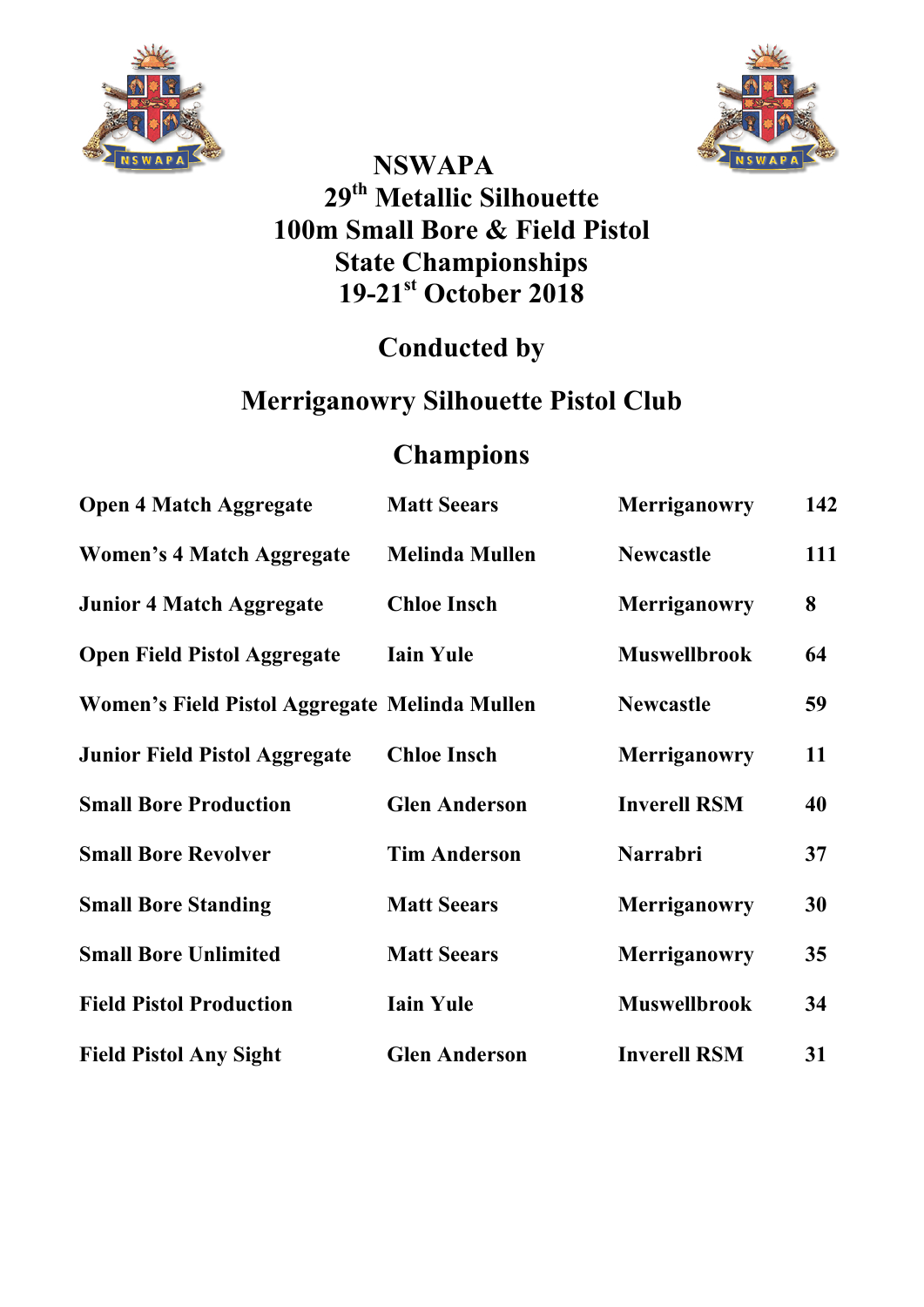Merriganowy Silhouette Pistol Club. 19-21 October2018

#### Production.

| <b>INT</b>                             | AAA                  |                      | AA                  | $\overline{\mathsf{B}}$ |  |  |  |  |  |  |
|----------------------------------------|----------------------|----------------------|---------------------|-------------------------|--|--|--|--|--|--|
| 1. Glen Anderson 40                    | 1. Jake Davey 36     | 1. Tim Davey 33      |                     | 1. Simmone Robinson 8   |  |  |  |  |  |  |
| 2. Matt Seears 40                      | 2. Melinda Mullen 33 | 2. Kerrie Ellem 28   |                     | 2. Peter Carter 8       |  |  |  |  |  |  |
| 3. Iain Yule 39                        | 3. Brian Marsden 31  | 3. Coral Brann 21    |                     | 3. Jay Insch 3          |  |  |  |  |  |  |
| Revolver.                              |                      |                      |                     |                         |  |  |  |  |  |  |
| <b>INT</b>                             | <b>AAA</b>           |                      | AA                  | $\overline{B}$          |  |  |  |  |  |  |
| 1. Tim Anderson 37                     | 1. Glen Baxter 33    | 1. Tim Davey 36      |                     | 1. Peter Carter 15      |  |  |  |  |  |  |
| 2. Matt Seears 37                      | 2. Keith Rigby 33    | 2. Paul Wilkins 35   |                     | 2. Simmone Robinson 4   |  |  |  |  |  |  |
| 3. Glen Anderson 36                    | 3. Melinda Mullen    | 3. Jake Davey 34     |                     | 3. Jay Insch 2          |  |  |  |  |  |  |
| Standing.                              |                      |                      |                     |                         |  |  |  |  |  |  |
| <b>INT</b>                             | <b>AAA</b>           | <b>AA</b>            | $\triangle$         | $\overline{B}$          |  |  |  |  |  |  |
| 1. Matt Seears 30                      | 1. David Dewsbury 25 | 1. Jake Davey 25     | 1. Tim Davey 18     | 1. Simmone Robinson 4   |  |  |  |  |  |  |
| 2. Iain Yule 27                        | 2. Brian Marsden 22  | 2. Paul Wilkins 19   | 2. Matt Robinson 14 | 2. Jay Insch 3          |  |  |  |  |  |  |
| 3. Glen Anderson 26                    | 3. Kirk Murrray 20   | 3. Kerrie Ellem 18   | 3. Coral Brann 8    | 3. Chloe Insch          |  |  |  |  |  |  |
| Unlimited.                             |                      |                      |                     |                         |  |  |  |  |  |  |
| <b>INT</b>                             | <b>AAA</b>           | AA                   | $\triangle$         | $\overline{\mathbf{B}}$ |  |  |  |  |  |  |
| 1. Matt Seears 35                      | 1. Iain Yule 32      | 1. Melinda Mullen 27 | 1. Jake Davey 22    | 1. Matt Robinson 11     |  |  |  |  |  |  |
| 2. Glen Anderson 33                    | 2. David Dewsbury 30 | 2. Keith Rigby 26    | 2. Coral Brann 21   | 2. Simmone Robinson 4   |  |  |  |  |  |  |
|                                        | 3. Richard Brown 26  | 3. John Brann 26     | 3. Glen Baxter 13   | 3. Chloe Insch 3        |  |  |  |  |  |  |
| <b>Field Pistol Production Sights.</b> |                      |                      |                     |                         |  |  |  |  |  |  |
| INT                                    | AAA                  | AA                   | $\triangle$         | 旦                       |  |  |  |  |  |  |
| 1. Iain Yule 34                        | 1. Brian Marsden 31  | 1. Jenny Rayner 20   | 1. Coral Brann 15   | 1. Simmone Robinson 5   |  |  |  |  |  |  |
| 2. Glen Anderson 32                    | 2. Melinda Mullen 29 | 2. Richard Brown 18  | 2. Matt Robinson 13 | 2. Peter Carter 2       |  |  |  |  |  |  |
| 3. Tim Anderson 29                     | 3. Neville Ellem 28  | 3. Glen Baxter 17    | 3. Jay Insch 5      | 3. Chloe Insch          |  |  |  |  |  |  |
| <b>Field Pistol Any Sight.</b>         |                      |                      |                     |                         |  |  |  |  |  |  |
| INT                                    | <b>AAA</b>           | AA                   | $\triangle$         | $\overline{\mathsf{B}}$ |  |  |  |  |  |  |
| 1. Glen Anderson 31                    | 1. Melinda Mullen 30 | 1. Kirk Murray 24    | 1. Kerrie Ellem 16  | 1. Matt Robinson 18     |  |  |  |  |  |  |
| 2. Iain Yule 30                        | 2. Keith Rigby 30    | 2. John Brann 22     |                     | 2. Coral Brann 13       |  |  |  |  |  |  |
| 3. Matt Seears 30                      | 3. Tim Anderson 28   | 3. Richard Brown 22  |                     | 3 Chloe Insch 11        |  |  |  |  |  |  |
|                                        |                      | <b>Top Guns.</b>     |                     |                         |  |  |  |  |  |  |

| <b>Production Glen Anderson 40</b> | <b>Standing Matt Seears 30</b>  | Field Pistol PS lain Yule 34     |
|------------------------------------|---------------------------------|----------------------------------|
| <b>Revolver</b> Tim Anderson 37    | <b>Unlimited Matt Seears 35</b> | Field Pistol AS Glen Anderson 31 |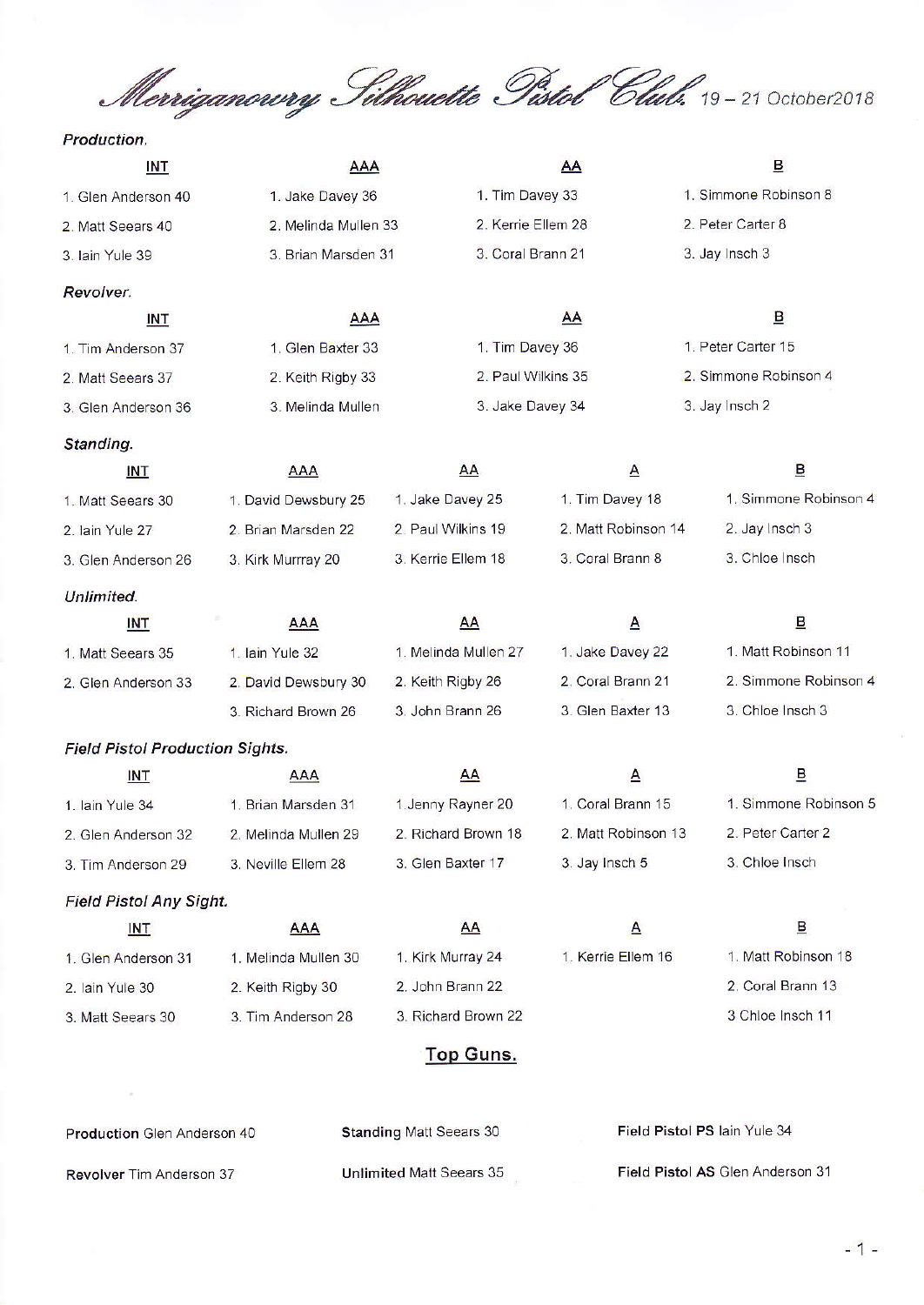Merriganowy Filhouette Pistol Club. 19-21 October2018

#### **Open Four Match** Aggregate.

- 1. Matt Seears 142
- 2. Glen Anderson 135
- 3. Iain Yule 132

#### **Open Field Pistol** Aggregate

- 1. Iain Yule 64
- 2. Glen Anderson 63
- 3. Melinda Mullen 59

 $\sim 100$ 

#### **Ladies Four Match** Aggregate.

- 1. Melinda Mullen 111
- 2. Kerrie Ellem 86
- 3. Lucy Broch 79

#### **Junior Four Match** Aggregate.

1. Chloe Insch

#### **Ladies Field Pistol** Aggregate

- 1. Melinda Mullen 59
- 2. Jenny Rayner 37
- 3. Kerrie Ellem 33

#### **Junior Field Pistol** Aggregate.

1. Chloe Insch